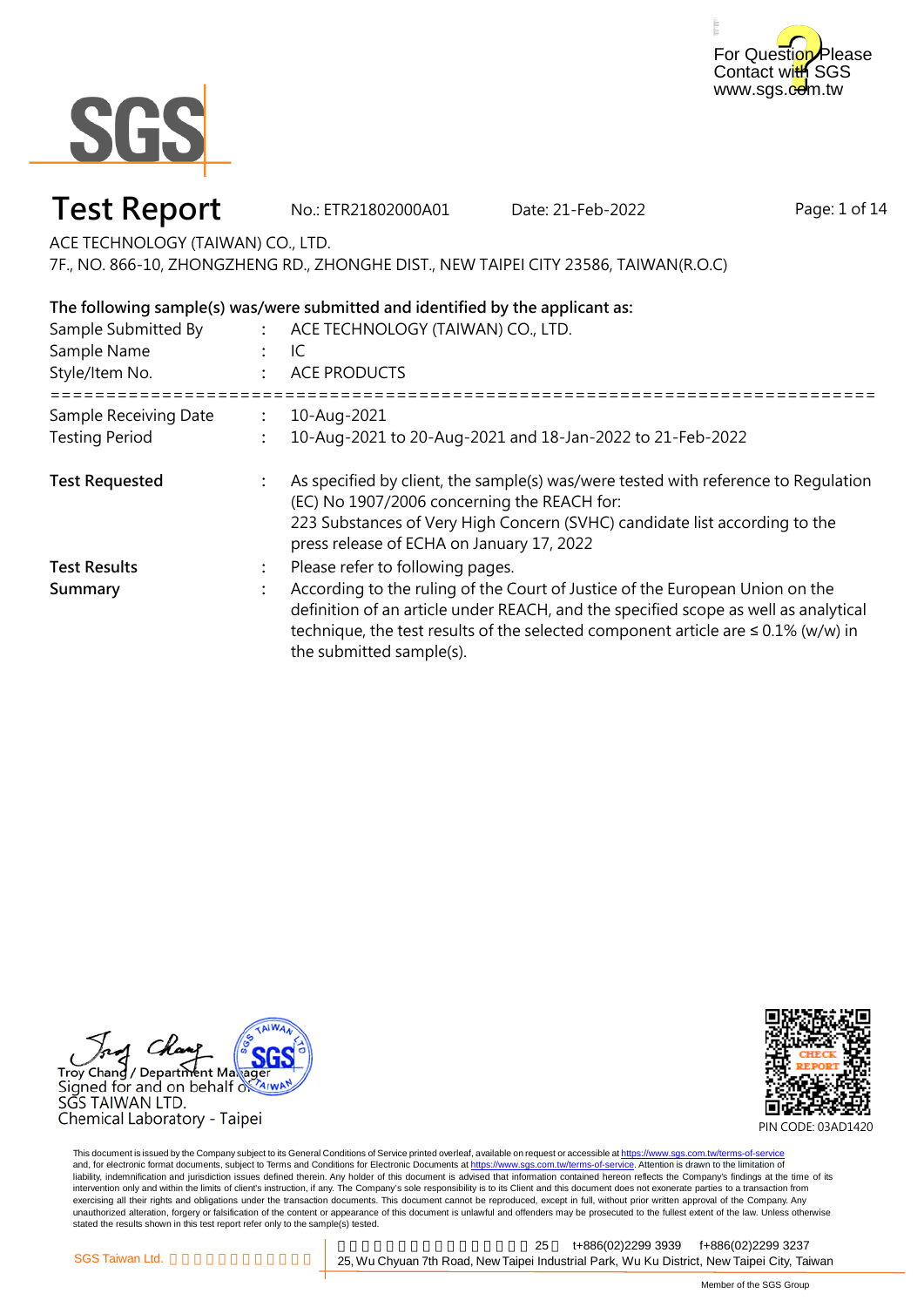

### **Test Report** No.: ETR21802000A01 Date: 21-Feb-2022 Page: 2 of 14

ACE TECHNOLOGY (TAIWAN) CO., LTD.

7F., NO. 866-10, ZHONGZHENG RD., ZHONGHE DIST., NEW TAIPEI CITY 23586, TAIWAN(R.O.C)

#### **Test Part Description**

No.1 **:**  $\therefore$  IC

#### **Test Method**

With reference to RSTS-EE-SVHC-007, analysis was performed by ICP-OES, UV-VIS, GC/MS, LC/MS, GC/FPD, LC/DAD, LC/MS/MS.

### **Test Result(s) Unit: %**

#### **Candidate List of SVHC (2022/01/17)**

| Substance Name                    | <b>RL</b>                | Concentration I | Limit |
|-----------------------------------|--------------------------|-----------------|-------|
|                                   |                          | No.1            |       |
| All tested SVHC in candidate list | $\overline{\phantom{a}}$ | n.d.            | 0.1   |

#### **Remark:**

- 1. Candidate List of SVHC (2022/01/17) [https://](https://echa.europa.eu/web/guest/candidate-list-table)echa.europa.eu/web/guest/candidate-list-table
- 2. In accordance with Regulation (EC) No 1907/2006, any producer or importer of articles shall notify ECHA, in accordance with paragraph 2 of Article 7, if a substance meets the criteria in Article 57 and is identified in accordance with Article 59(1) of the Regulation,

if (a) the substance is present in those articles in quantities totaling over one tonne per producer or importer per year; and (b) the substance is present in those articles above a concentration of 0.1% weight by weight (w/w).

- 3. Article 33 of Regulation (EC) No 1907/2006 requires supplier of an article containing a substance meeting the criteria in Article 57 and identified in accordance with Article 59(1) in a concentration above 0.1% weight by weight (w/w) shall provide the recipient of the article with sufficient information, available to the supplier, to allow safe use of the article including, as a minimum, the name of that substance.
- 4. If a SVHC is found over 0.1% (w/w) and/or the specific concentration limit which is set in Regulation (EC) No 1272/2008 and its amendments, client is suggested to prepare a Safety Data Sheet (SDS) against the SVHC to comply with the supply chain communication obligation under Regulation (EC) No 1907/2006, in which:

(I) a substance that is classified as hazardous under the CLP Regulation (EC) No 1272/2008.

(II) mixture that is classified as hazardous under the CLP Regulation (EC) No 1272/2008, when it contains a substance with concentration equal to, or greater than the classification limit as set in Regulation (EC) No. 1272/2008; or (III) a mixture is not classified as hazardous under the CLP Regulation (EC) No 1272/2008, but contains either: (a) a substance posing human health or environmental hazards in an individual concentration of  $\geq 1$  % by weight for mixtures that are solid or liquids (i.e., non-gaseous mixtures) or  $\geq$  0.2 % by volume for gaseous mixtures; or

(b) a substance that is PBT, or vPvB in an individual concentration of  $\geq 0.1$  % by weight for mixtures that are solid or liquids (i.e., non-gaseous mixtures); or

(c) a substance on the SVHC candidate list (for reasons other than those listed above), in an individual concentration of ≥ 0.1 % by weight for non-gaseous mixtures; or

(d) a substance for which there are Europe-wide workplace exposure limits

This document is issued by the Company subject to its General Conditions of Service printed overleaf, available on request or accessible at https://www.sgs.com.tw/terms-of-service and, for electronic format documents, subject to Terms and Conditions for Electronic Documents at https://www.sgs.com.tw/terms-of-service. Attention is drawn to the limitation of liability, indemnification and jurisdiction issues defined therein. Any holder of this document is advised that information contained hereon reflects the Company's findings at the time of its intervention only and within the limits of client's instruction, if any. The Company's sole responsibility is to its Client and this document does not exonerate parties to a transaction from exercising all their rights and obligations under the transaction documents. This document cannot be reproduced, except in full, without prior written approval of the Company. Any unauthorized alteration, forgery or falsification of the content or appearance of this document is unlawful and offenders may be prosecuted to the fullest extent of the law. Unless otherwise stated the results shown in this test report refer only to the sample(s) tested.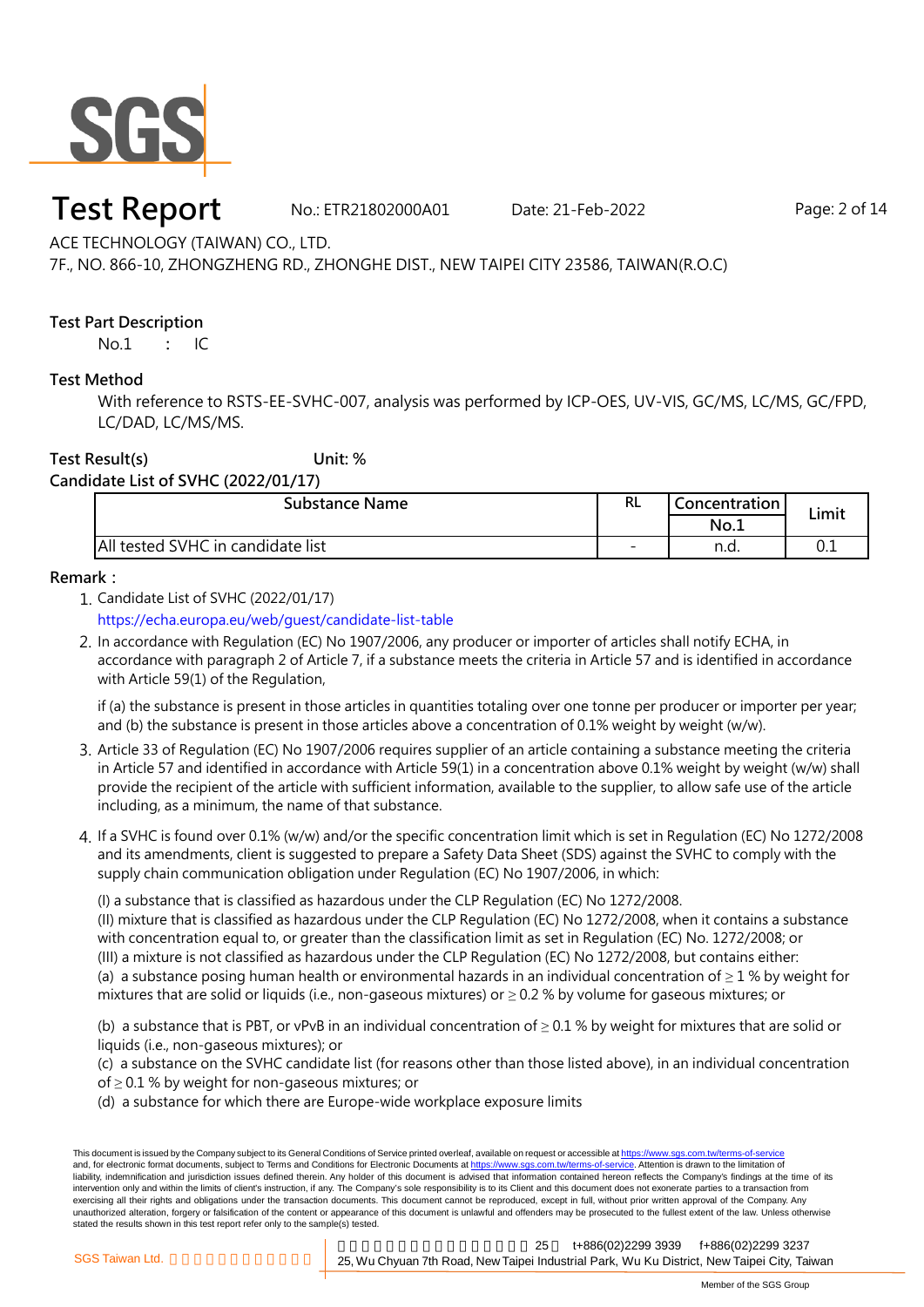

### **Test Report** No.: ETR21802000A01 Date: 21-Feb-2022 Page: 3 of 14

ACE TECHNOLOGY (TAIWAN) CO., LTD.

7F., NO. 866-10, ZHONGZHENG RD., ZHONGHE DIST., NEW TAIPEI CITY 23586, TAIWAN(R.O.C)

5. If a SVHC is found over the reporting limit, client is suggested to identify the component which contains the SVHC and the exact concentration of the SVHC by requesting further quantitative analysis from the laboratory.

#### **Note:**

- 1. mg/kg = ppm;0.1wt% = 0.1% = 1000ppm
- 2. RL = Reporting Limit
- 3. n.d. = Not Detected (Less than RL)
- 4. "-" = Not Regulated
- 5. (\*): conc. of Sodium dichromate dihydrate (CAS No.: 7789-12-0) = conc. of sodium dichromate x 1.1375
- 6. (\*\*): The concentrations of above-mentioned mixtures are evaluated per the gained composition rate between the selected marks and the mixtures.
- 7. F Parameter Conversion Table/Classification: [https:/](https://eecloud.sgs.com/Region_TW/DocDownload.aspx#otherDoc)/eecloud.sgs.com/Region\_TW/DocDownload.aspx#otherDoc
- 8. (※ P): Regarding the compound containing Cr(VI) and lead, lead and Cr(VI) are tested and respectively used for the calculation of the independent concentration of the compound containing Cr(VI) and lead. The minimum value of the two independently calculated concentrations is used as the final concentration for the report.
- 9. (※ C): Oligomers of chromic acid and dichromic acid : since the oligomers are made of the unknown amount of chromic acid or dichromic acid that results in no fixed molecular weight, therefore the monomer of chromic acid or dichromic acid is relevant and considered.
- 10. (※ H): Tetraboron disodium heptaoxide, hydrate: Only anhydrous form of disodium tetraborate is relevant and considered according to ECHA explanation (Ref no.: INC 000000032519).
- 11. \*\*\*: The substance was calculated by the test results of Monooctyl Tin, Dioctyl Tin, Tributyl Tin, Dibutyl Tin, PFOA or element (Ex. Arsenic, Lead, Cr(VI), Boron, Cobalt, Barium, Cadmium respectively).

| The test result is given as: |           | Unit: %       |
|------------------------------|-----------|---------------|
| <b>Substance Name</b>        | <b>RL</b> | Concentration |
|                              |           | No.1          |
| Tributyl Tin (TBT)           | 0.05      | n.d.          |
| Arsenic (As) (※ E)           | 0.005     | n.d.          |
| Hexavalent chromium Cr(VI)   | 0.005     | n.d.          |
| Boron $(B)$ $(XE)$           | 0.005     | n.d.          |
| Cobalt (Co)                  | 0.005     | n.d.          |
| Dibutyl Tin (DBT)            | 0.035     | n.d.          |
| Barium (Ba)                  | 0.005     | n.d.          |
| Dioctyl Tin (DOT)            | 0.0225    | n.d.          |
| Monooctyl Tin (MOT)          | 0.0140    | n.d.          |
| Lead (Pb)                    | 0.005     | n.d.          |
| Cadmium (Cd)                 | 0.005     | n.d.          |

This document is issued by the Company subject to its General Conditions of Service printed overleaf, available on request or accessible at https://www.sgs.com.tw/terms-of-service and, for electronic format documents, subject to Terms and Conditions for Electronic Documents at https://www.sgs.com.tw/terms-of-service. Attention is drawn to the limitation of liability, indemnification and jurisdiction issues defined therein. Any holder of this document is advised that information contained hereon reflects the Company's findings at the time of its intervention only and within the limits of client's instruction, if any. The Company's sole responsibility is to its Client and this document does not exonerate parties to a transaction from exercising all their rights and obligations under the transaction documents. This document cannot be reproduced, except in full, without prior written approval of the Company. Any unauthorized alteration, forgery or falsification of the content or appearance of this document is unlawful and offenders may be prosecuted to the fullest extent of the law. Unless otherwise stated the results shown in this test report refer only to the sample(s) tested.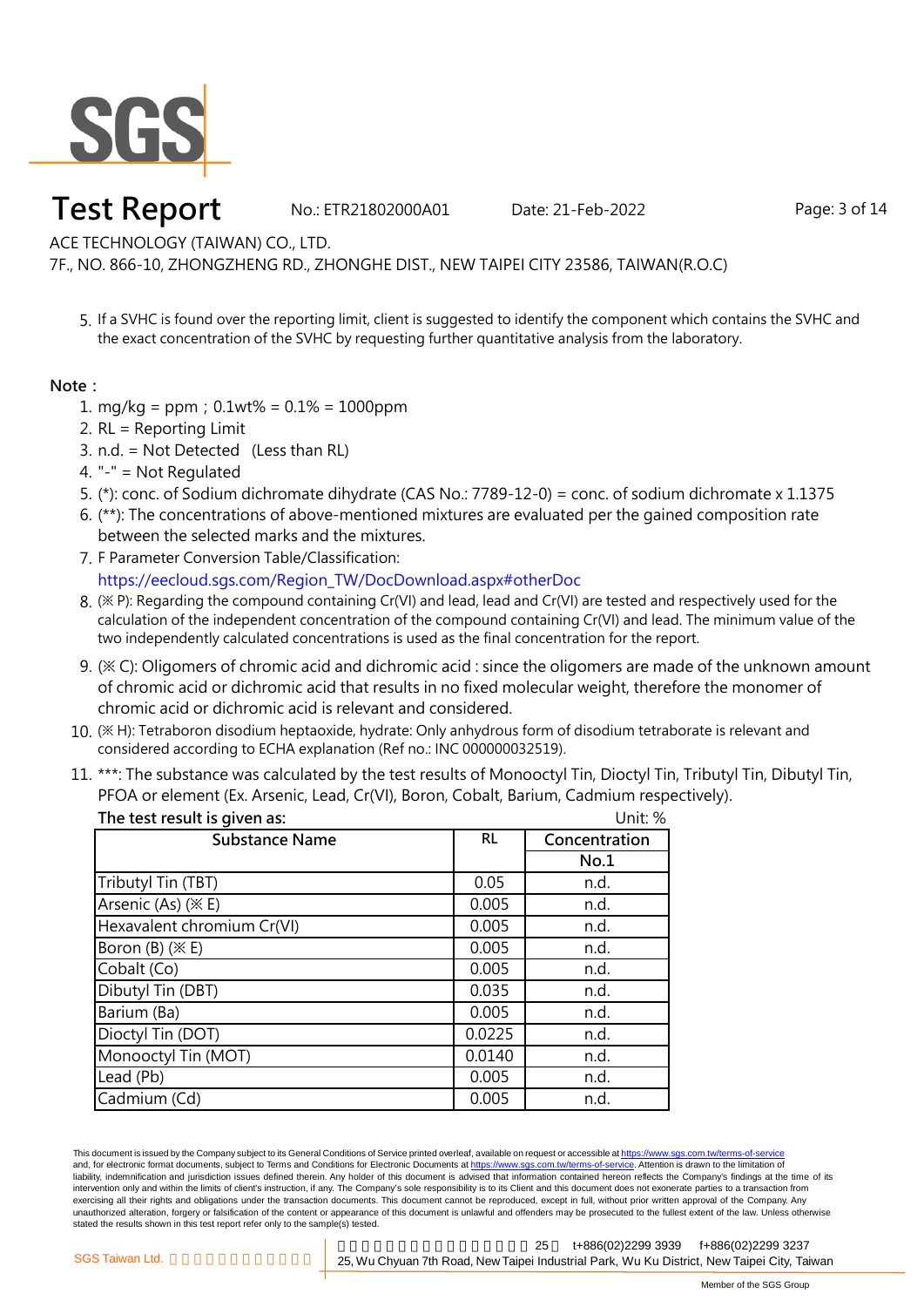

### **Test Report** No.: ETR21802000A01 Date: 21-Feb-2022 Page: 4 of 14

ACE TECHNOLOGY (TAIWAN) CO., LTD.

#### 7F., NO. 866-10, ZHONGZHENG RD., ZHONGHE DIST., NEW TAIPEI CITY 23586, TAIWAN(R.O.C)

- 12. (※ S): Regarding the compound containing arsenic and lead, lead and arsenic are tested and respectively used for the calculation of the independent concentration of the compound containing arsenic and lead. The minimum value of the two independently calculated concentrations is used as the final concentration for the report.
- 13. (※ T): TGIC is a mixture and also contains β-TGIC. According to the ECHA's technical dossier the ratio of β-TGIC to TGIC is around 1 to 10. Therefore β-TGIC is issued based on the above-mentioned ratio.
- 14. (※ B): Only if both qualitative results of lead and silicon are positive, the test result of the compound will be calculated based on the concentration of barium.
- 15. (※ R): RP-HP can't be identified directly and test result can't be calculated based on specific element(s) or compound. RP-HP is identified as SVHC because of 4-HPbl, therefore 4-HPbl is analysed instead of RP-HP.
- 16. (●) : Since lead has a wide application, it is unlikely to determine if the detected lead comes from the lead ion, lead element or/ and lead compounds. Therefore the detected total lead is used on behalf of lead.
- 17. (※ U): Boric acid (H3BO3), sodium salt, hydrate; Boric acid (H3BO3), disodium salt; Trisodium orthoborate; Boric acid, sodium salt; Orthoboric acid, sodium salt; Boric acid (H3BO3), sodium salt (1:1) (CAS No.: 25747-83-5; 22454-04-2; 14312-40-4; 1333-73-9; 13840-56-7; 14890-53-0). The calculation is based on the largest molecular weight of Orthoboric acid, sodium salt (CAS No.: 13840-56-7). The F Parameter is 11.8215.
- 18. (※ D): Regarding the compound containing Boron and lead, lead and Boron are tested and respectively used for the calculation of the independent concentration of the compound containing Boron and lead. The minimum value of the two independently calculated concentrations is used as the final concentration for the report.
- 19. (※ G): The compound is qualitatively screened first. When there is a signal of the compound, specific elements Sulfur and Phosphorus are used to calculate the concentration of compound.
- 20. (※ E): The extracted soluble Boron / Arsenic are detected by ICP-OES.
- 21. The statement of compliance conformity is based on comparison of testing results and limits.
- 22. This report is added testing and combined with ETR21802000.

This document is issued by the Company subject to its General Conditions of Service printed overleaf, available on request or accessible at https://www.sgs.com.tw/terms-of-service and, for electronic format documents, subject to Terms and Conditions for Electronic Documents at https://www.sgs.com.tw/terms-of-service. Attention is drawn to the limitation of liability, indemnification and jurisdiction issues defined therein. Any holder of this document is advised that information contained hereon reflects the Company's findings at the time of its intervention only and within the limits of client's instruction, if any. The Company's sole responsibility is to its Client and this document does not exonerate parties to a transaction from exercising all their rights and obligations under the transaction documents. This document cannot be reproduced, except in full, without prior written approval of the Company. Any unauthorized alteration, forgery or falsification of the content or appearance of this document is unlawful and offenders may be prosecuted to the fullest extent of the law. Unless otherwise stated the results shown in this test report refer only to the sample(s) tested.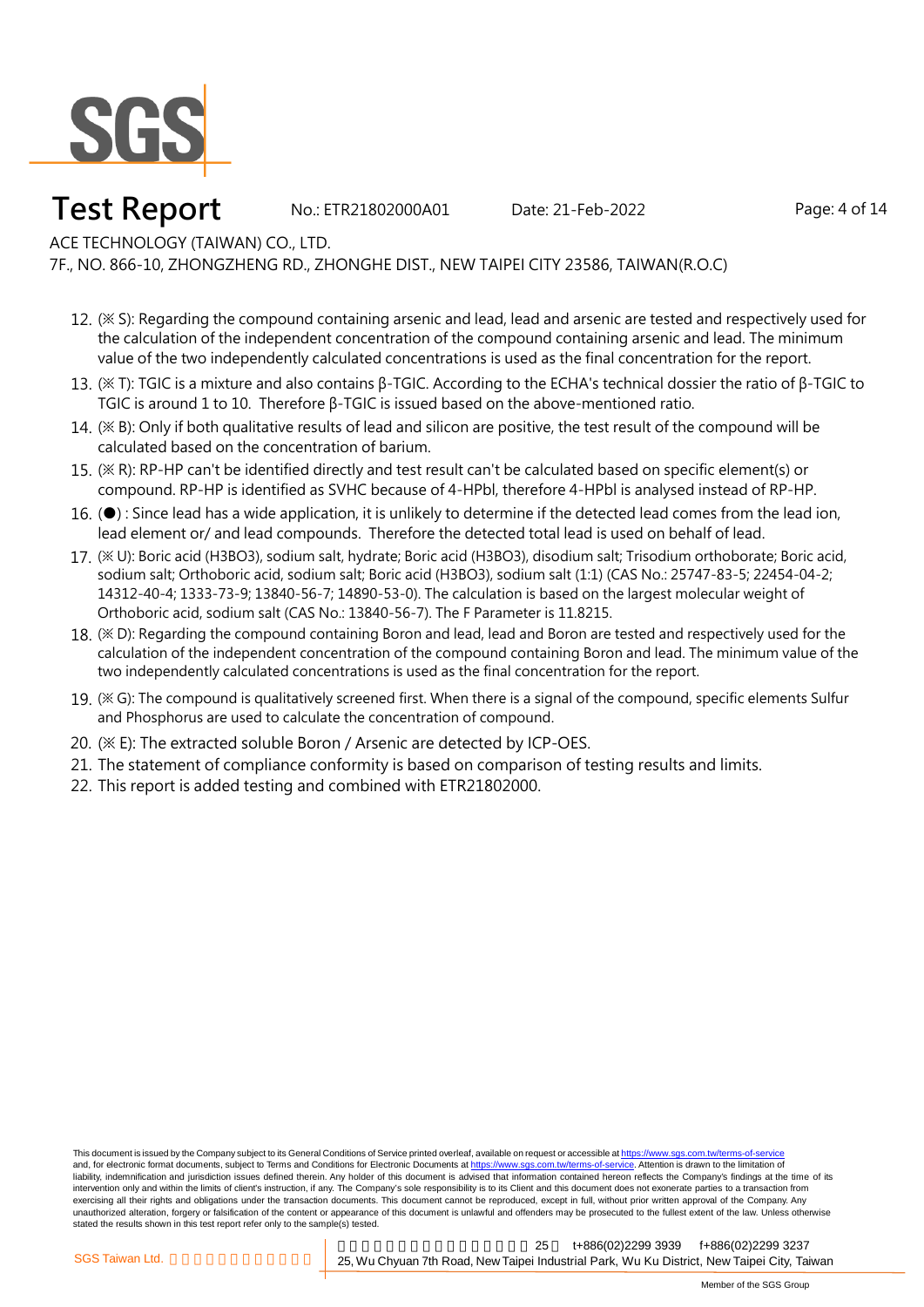

# **Test Report** No.: ETR21802000A01 Date: 21-Feb-2022 Page: 5 of 14

**Unit: %**

ACE TECHNOLOGY (TAIWAN) CO., LTD.

7F., NO. 866-10, ZHONGZHENG RD., ZHONGHE DIST., NEW TAIPEI CITY 23586, TAIWAN(R.O.C)

#### **【Appendix 1】**

**Candidate List of SVHC (2022/01/17) :**

| No. | <b>Substance Name</b>                                                                                                                                                                      | <b>RL</b>                    |
|-----|--------------------------------------------------------------------------------------------------------------------------------------------------------------------------------------------|------------------------------|
|     | 1. 4,4'- Diaminodiphenylmethane (MDA) (CAS No.: 101-77-9)                                                                                                                                  | 0.05                         |
|     | 2. 5-tert-butyl-2,4,6-trinitro-m-xylene (Musk Xylene) (CAS No.: 81-15-2)                                                                                                                   | 0.05                         |
|     | 3. Alkanes, C10-13, chloro (Short Chain Chlorinated Paraffins) (CAS No.: 85535-84-8)                                                                                                       | 0.05                         |
|     | 4. Anthracene (CAS No.: 120-12-7)                                                                                                                                                          | 0.05                         |
|     | 5. Benzyl butyl phthalate (BBP) (CAS No.: 85-68-7)                                                                                                                                         | 0.05                         |
|     | 6. Bis(tributyltin) oxide (TBTO)*** (CAS No.: 56-35-9)                                                                                                                                     |                              |
|     | 7. Diarsenic pentaoxide*** (CAS No.: 1303-28-2)                                                                                                                                            |                              |
|     | 8. Diarsenic trioxide*** (CAS No.: 1327-53-3)                                                                                                                                              |                              |
|     | 9. Dibutyl phthalate (DBP) (CAS No.: 84-74-2)                                                                                                                                              | 0.05                         |
|     | 10. Hexabromocyclododecane (HBCDD) and all major diastereoisomers identified (α- HBCDD, β- HBCDD, γ-<br>HBCDD) (CAS No.: 25637-99-4 and 3194-55-6 (134237-51-7, 134237-50-6, 134237-52-8)) | 0.05                         |
|     | 11. Lead hydrogen arsenate*** (CAS No.: 7784-40-9) (* S)                                                                                                                                   | $\equiv$                     |
|     | 12. Sodium dichromate*** (CAS No.: 10588-01-9, 7789-12-0) (*)                                                                                                                              |                              |
|     | 13. Triethyl arsenate*** (CAS No.: 15606-95-8)                                                                                                                                             |                              |
|     | 14. Bis (2-ethylhexyl)phthalate (DEHP) (CAS No.: 117-81-7)                                                                                                                                 | 0.05                         |
|     | 15. 2,4-Dinitrotoluene (CAS No.: 121-14-2)                                                                                                                                                 | 0.05                         |
|     | 16. Anthracene oil (CAS No.: 90640-80-5) (**)                                                                                                                                              | 0.05                         |
|     | 17. Anthracene oil, anthracene paste (CAS No.: 90640-81-6) (**)                                                                                                                            | 0.05                         |
|     | 18. Anthracene oil, anthracene paste, anthracene fraction (CAS No.: 91995-15-2) (**)                                                                                                       | 0.05                         |
|     | 19. Anthracene oil, anthracene paste, distn. Lights (CAS No.: 91995-17-4) (**)                                                                                                             | 0.05                         |
|     | 20. Anthracene oil, anthracene-low (CAS No.: 90640-82-7) (**)                                                                                                                              | 0.05                         |
|     | 21. Diisobutyl phthalate (CAS No.: 84-69-5)                                                                                                                                                | 0.05                         |
|     | 22. Lead chromate*** (CAS No.: 7758-97-6) (※ P)                                                                                                                                            |                              |
|     | 23. Lead chromate molybdate sulphate red (C.I. Pigment Red 104)*** (CAS No.: 12656-85-8) ( $\divideontimes$ P)                                                                             |                              |
|     | 24. Lead sulfochromate yellow (C.I. Pigment Yellow 34)*** (CAS No.: 1344-37-2) (* P)                                                                                                       |                              |
|     | 25. Pitch, coal tar, high-temp. (CAS No.: 65996-93-2) (**)                                                                                                                                 | 0.05                         |
|     | 26. Tris(2-chloroethyl) phosphate (TCEP) (CAS No.: 115-96-8)                                                                                                                               | 0.05                         |
|     | 27. Acrylamide (CAS No.: 79-06-1)                                                                                                                                                          | 0.05                         |
|     | 28. Ammonium dichromate*** (CAS No.: 7789-09-5)                                                                                                                                            | $\overline{\phantom{a}}$     |
|     | 29. Boric acid*** (CAS No.: 10043-35-3, 11113-50-1)                                                                                                                                        |                              |
|     | 30. Disodium tetraborate, anhydrous*** (CAS No.: 1303-96-4, 1330-43-4, 12179-04-3)                                                                                                         | $\qquad \qquad \blacksquare$ |
|     | 31. Potassium chromate*** (CAS No.: 7789-00-6)                                                                                                                                             | $\overline{\phantom{a}}$     |
|     | 32. Potassium dichromate*** (CAS No.: 7778-50-9)                                                                                                                                           |                              |
|     | 33. Sodium chromate*** (CAS No.: 7775-11-3)                                                                                                                                                |                              |
|     | 34. Tetraboron disodium heptaoxide, hydrate (CAS No.: 12267-73-1) ( $\divideontimes$ H)                                                                                                    |                              |

This document is issued by the Company subject to its General Conditions of Service printed overleaf, available on request or accessible at <u>https://www.sgs.com.tw/terms-of-service</u><br>and, for electronic format documents, su liability, indemnification and jurisdiction issues defined therein. Any holder of this document is advised that information contained hereon reflects the Company's findings at the time of its intervention only and within the limits of client's instruction, if any. The Company's sole responsibility is to its Client and this document does not exonerate parties to a transaction from exercising all their rights and obligations under the transaction documents. This document cannot be reproduced, except in full, without prior written approval of the Company. Any<br>unauthorized alteration, forgery or falsif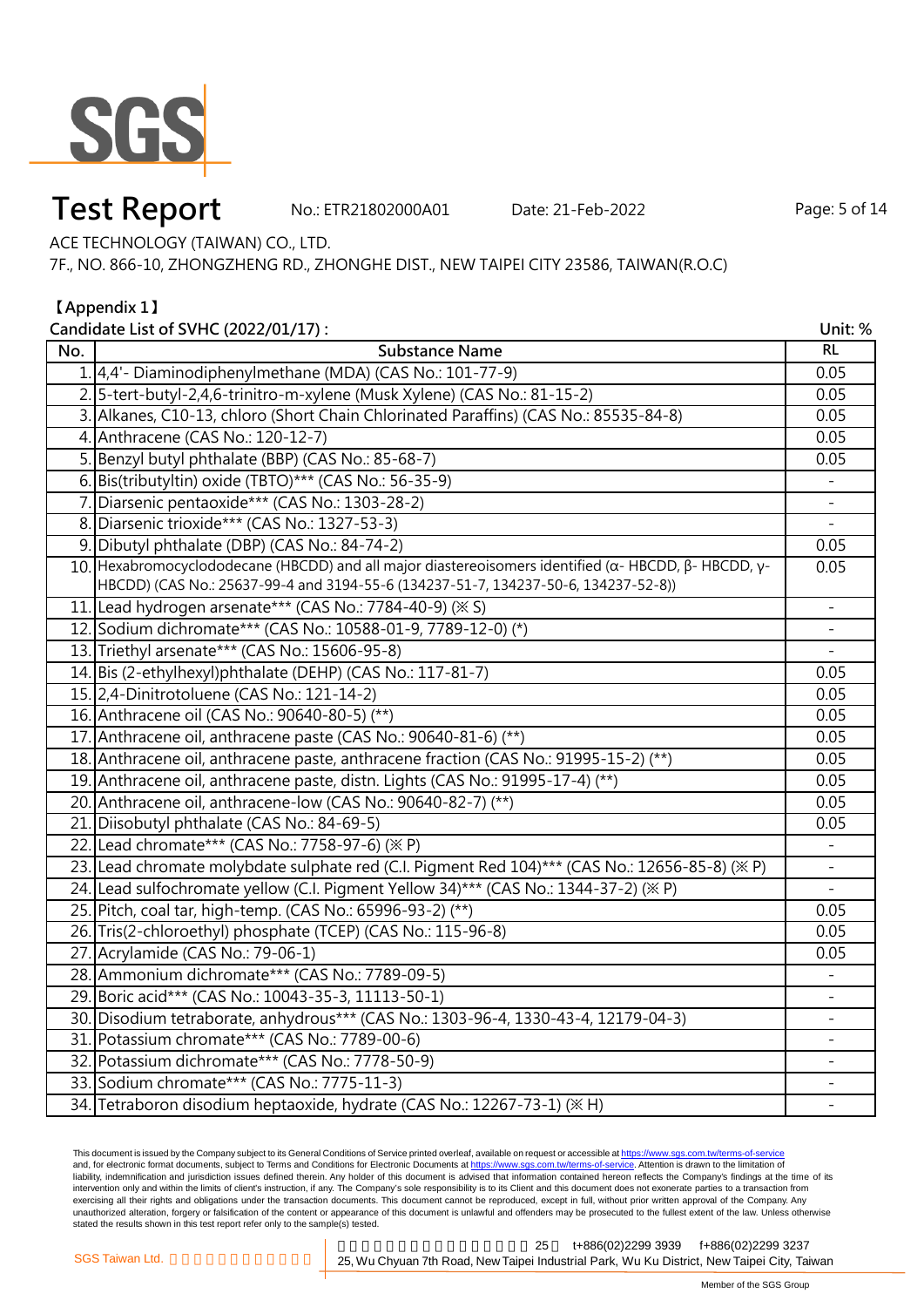

# **Test Report** No.: ETR21802000A01 Date: 21-Feb-2022 Page: 6 of 14

ACE TECHNOLOGY (TAIWAN) CO., LTD.

7F., NO. 866-10, ZHONGZHENG RD., ZHONGHE DIST., NEW TAIPEI CITY 23586, TAIWAN(R.O.C)

| No. | <b>Substance Name</b>                                                                                     | <b>RL</b>                |
|-----|-----------------------------------------------------------------------------------------------------------|--------------------------|
|     | 35. Trichloroethylene (CAS No.: 79-01-6)                                                                  | 0.05                     |
|     | 36. 2-Ethoxyethanol (CAS No.: 110-80-5)                                                                   | 0.05                     |
|     | 37. 2-Methoxyethanol (CAS No.: 109-86-4)                                                                  | 0.05                     |
|     | 38. Acids generated from chromium trioxide and their oligomers: Chromic acid*** (CAS No.: 7738-94-5)      | $\blacksquare$           |
|     | Acids generated from chromium trioxide and their oligomers: Dichromic acid*** (CAS No.: 13530-68-2)       | $\overline{\phantom{a}}$ |
|     | Acids generated from chromium trioxide and their oligomers: Oligomers of chromic acid and                 |                          |
|     | dichromic acid (※ C)                                                                                      |                          |
|     | 39. Chromium trioxide *** (CAS No.: 1333-82-0)                                                            | $\overline{\phantom{0}}$ |
|     | 40. Cobalt(II) carbonate*** (CAS No.: 513-79-1)                                                           |                          |
|     | 41. Cobalt(II) diacetate*** (CAS No.: 71-48-7)                                                            |                          |
|     | 42. Cobalt(II) dinitrate*** (CAS No.: 10141-05-6)                                                         |                          |
|     | 43. Cobalt(II) sulphate*** (CAS No.: 10124-43-3)                                                          |                          |
|     | 44. 1,2,3-trichloropropane (CAS No.: 96-18-4)                                                             | 0.05                     |
|     | 45. 1,2-Benzenedicarboxylic acid, di-C6-8-branched alkyl esters, C7-rich (DIHP) (CAS No.: 71888-89-6)     | 0.05                     |
|     | 46. 1,2-Benzenedicarboxylic acid, di-C7-11-branched and linear alkyl esters (DHNUP) (CAS No.: 68515-42-4) | 0.05                     |
|     | 47. 1-Methyl-2-pyrrolidone (NMP) (CAS No.: 872-50-4)                                                      | 0.05                     |
|     | 48. 2-ethoxyethyl acetate (CAS No.: 111-15-9)                                                             | 0.05                     |
|     | 49. Hydrazine (CAS No.: 7803-57-8, 302-01-2)                                                              | 0.05                     |
|     | 50. Strontium chromate*** (CAS No.: 7789-06-2)                                                            |                          |
|     | 51. Cobalt dichloride (CAS No.: 7646-79-9)                                                                | 0.005                    |
|     | 52. 1,2-Dichloroethane (CAS No.: 107-06-2)                                                                | 0.05                     |
|     | 53. 2,2'-dichloro-4,4'-methylenedianiline (CAS No.: 101-14-4)                                             | 0.05                     |
|     | 54. 2-Methoxyaniline, o-Anisidine (CAS No.: 90-04-0)                                                      | 0.05                     |
|     | 55. 4-(1,1,3,3-tetramethylbutyl)phenol (CAS No.: 140-66-9)                                                | 0.05                     |
|     | 56. Aluminosilicate Refractory Ceramic Fibres 【oxides of aluminium and silicon are the main               | 0.05                     |
|     | components present (in the fibres) within variable concentration ranges ]                                 |                          |
|     | 57. Arsenic acid*** (CAS No.: 7778-39-4)                                                                  |                          |
|     | 58. Bis(2-methoxyethyl) ether (CAS No.: 111-96-6)                                                         | 0.05                     |
|     | 59. Bis(2-methoxyethyl) phthalate (CAS No.: 117-82-8)                                                     | 0.05                     |
|     | 60. Calcium arsenate*** (CAS No.: 7778-44-1)                                                              |                          |
|     | 61. Dichromium tris(chromate)*** (CAS No.: 24613-89-6)                                                    | $\overline{\phantom{a}}$ |
|     | 62. Formaldehyde, oligomeric reaction products with aniline (technical MDA) (CAS No.: 25214-70-4)         | 0.05                     |
|     | 63. Lead diazide, Lead azide*** (CAS No.: 13424-46-9)                                                     |                          |
|     | 64. Lead dipicrate*** (CAS No.: 6477-64-1)                                                                |                          |
|     | 65. Lead styphnate*** (CAS No.: 15245-44-0)                                                               |                          |
|     | 66. N, N-dimethylacetamide (DMAC) (CAS No.: 127-19-5)                                                     | 0.05                     |
|     | 67. Pentazinc chromate octahydroxide*** (CAS No.: 49663-84-5)                                             | $\overline{\phantom{a}}$ |

This document is issued by the Company subject to its General Conditions of Service printed overleaf, available on request or accessible at <u>https://www.sgs.com.tw/terms-of-service</u><br>and, for electronic format documents, su liability, indemnification and jurisdiction issues defined therein. Any holder of this document is advised that information contained hereon reflects the Company's findings at the time of its intervention only and within the limits of client's instruction, if any. The Company's sole responsibility is to its Client and this document does not exonerate parties to a transaction from exercising all their rights and obligations under the transaction documents. This document cannot be reproduced, except in full, without prior written approval of the Company. Any<br>unauthorized alteration, forgery or falsif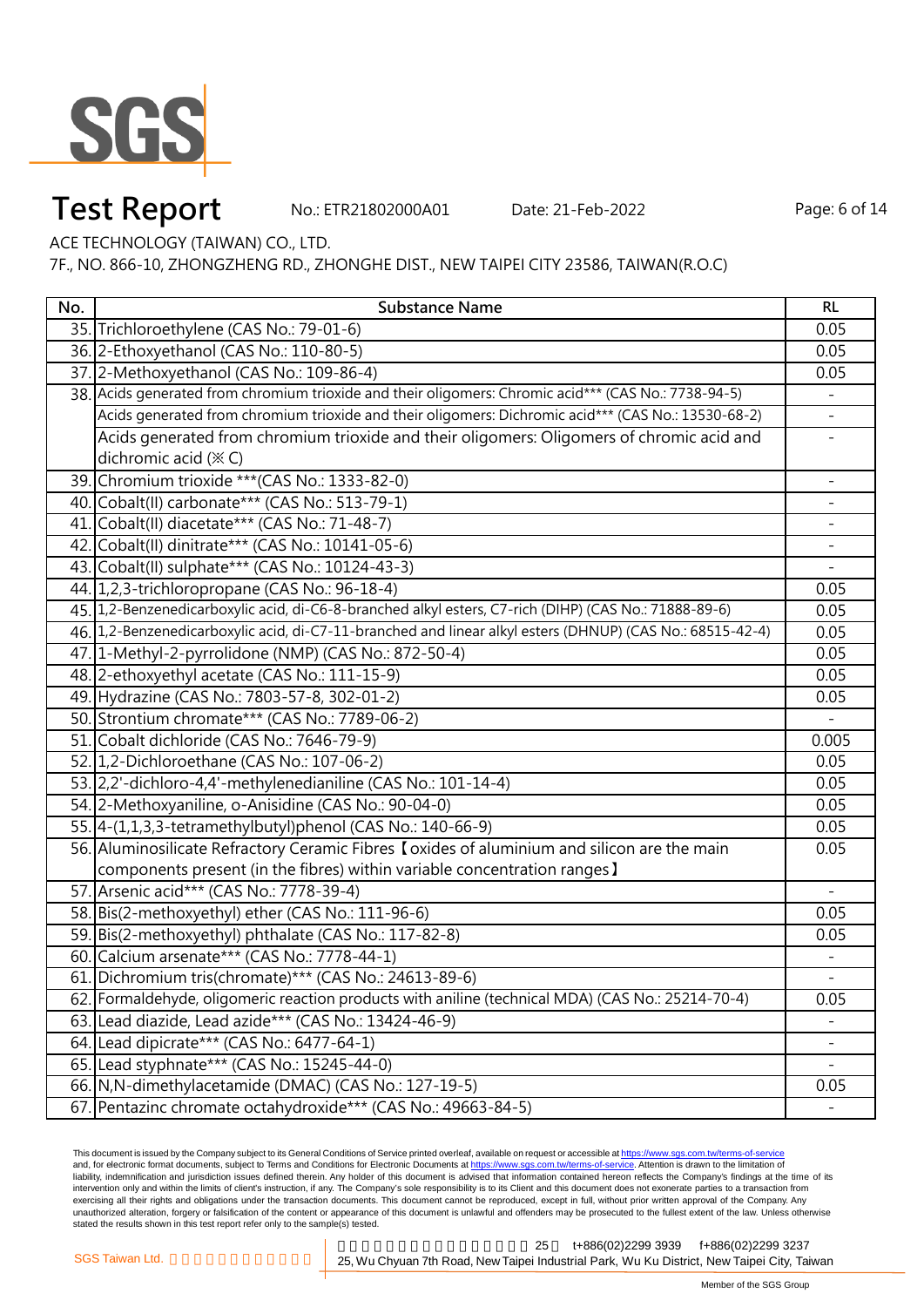

# **Test Report** No.: ETR21802000A01 Date: 21-Feb-2022 Page: 7 of 14

ACE TECHNOLOGY (TAIWAN) CO., LTD.

7F., NO. 866-10, ZHONGZHENG RD., ZHONGHE DIST., NEW TAIPEI CITY 23586, TAIWAN(R.O.C)

| No. | <b>Substance Name</b>                                                                                                                                                                                                        | $\overline{RL}$ |
|-----|------------------------------------------------------------------------------------------------------------------------------------------------------------------------------------------------------------------------------|-----------------|
|     | 68. Phenolphthalein (CAS No.: 77-09-8)                                                                                                                                                                                       | 0.05            |
|     | 69. Potassium hydroxyoctaoxodizincatedichromate*** (CAS No.: 11103-86-9)                                                                                                                                                     |                 |
|     | 70. Trilead diarsenate*** (CAS No.: 3687-31-8) (※ S)                                                                                                                                                                         | $\frac{1}{2}$   |
|     | 71. Zirconia Aluminosilicate Refractory Ceramic Fibres 【oxides of aluminium, silicon and zirconium<br>are the main components present (in the fibres) within variable concentration ranges I                                 | 0.05            |
|     | 72. [4-[[4-anilino-1-naphthyl][4-(dimethylamino)phenyl]methylene]cyclohexa-2,5-dien-1-ylidene]<br>dimethylammonium chloride (C.I. Basic Blue 26) [with ≥ 0.1% of Michler's ketone or Michler's base]<br>(CAS No.: 2580-56-5) | 0.05            |
|     | 73. [4-[4,4'-bis(dimethylamino) benzhydrylidene]cyclohexa-2,5-dien-1-ylidene]dimethylammonium chloride<br>(C.I. Basic Violet 3) [with ≥ 0.1% of Michler's ketone or Michler's base] (CAS No.: 548-62-9)                      | 0.05            |
|     | 74. 1.2-bis(2-methoxyethoxy)ethane (TEGDME; triglyme) (CAS No.: 112-49-2)                                                                                                                                                    | 0.05            |
|     | 75. 1, 2-dimethoxyethane; ethylene glycol dimethyl ether (EGDME) (CAS No.: 110-71-4)                                                                                                                                         | 0.05            |
|     | 76. 1,3,5-Tris(oxiran-2-ylmethyl)-1,3,5-triazinane-2,4,6-trione (TGIC) (CAS No.: 2451-62-9)                                                                                                                                  | 0.05            |
|     | 77. 1, 3, 5-tris[(2S and 2R)-2, 3-epoxypropyl]-1, 3, 5-triazine-2, 4, 6-(1H, 3H, 5H)-trione (β-TGIC) (CAS<br>No.: 59653-74-6) (※ T)                                                                                          | 0.05            |
|     | 78. $ 4,4 -$ bis(dimethylamino)-4"-(methylamino)trityl alcohol [with $\geq$ 0.1% of Michler's ketone or<br>Michler's base] (CAS No.: 561-41-1)                                                                               | 0.05            |
|     | 79. 4,4'-bis(dimethylamino)benzophenone (Michler' s ketone) (CAS No.: 90-94-8)                                                                                                                                               | 0.05            |
|     | 80. Diboron trioxide*** (CAS No.: 1303-86-2)                                                                                                                                                                                 |                 |
|     | 81. Formamide (CAS No.: 75-12-7)                                                                                                                                                                                             | 0.05            |
|     | 82. Lead(II) bis(methanesulfonate)*** (CAS No.: 17570-76-2)                                                                                                                                                                  |                 |
|     | 83. N, N, N', N'-tetramethyl-4,4'-methylenedianiline (Michler's base) (CAS No.: 101-61-1)                                                                                                                                    | 0.05            |
|     | 84. $\alpha$ , α-Bis[4-(dimethylamino)phenyl]-4 (phenylamino)naphthalene-1-methanol (C.I. Solvent Blue<br>4) [with ≥ 0.1% of Michler's ketone or Michler's base] (CAS No.: 6786-83-0)                                        | 0.05            |
|     | 85. [Phthalato(2-)]dioxotrilead*** (CAS No.: 69011-06-9)                                                                                                                                                                     | $\sim$          |
|     | 86. 1,2-Benzenedicarboxylic acid, dipentylester, branched and linear (CAS No.: 84777-06-0)                                                                                                                                   | 0.05            |
|     | 87. 1,2-Diethoxyethane (CAS No.: 629-14-1)                                                                                                                                                                                   | 0.05            |
|     | 88. 1-bromopropane (n-propyl bromide) (CAS No.: 106-94-5)                                                                                                                                                                    | 0.05            |
|     | 89. 3-ethyl-2-methyl-2-(3-methylbutyl)-1,3-oxazolidine (CAS No.: 143860-04-2)                                                                                                                                                | 0.05            |
|     | 90. 4-(1,1,3,3-tetramethylbutyl)phenol, ethoxylated [covering well-defined substances and UVCB<br>substances, polymers and homologues]                                                                                       | 0.05            |
|     | 91. 4,4'-Methylenedi-o-toluidine (CAS No.: 838-88-0)                                                                                                                                                                         | 0.05            |
|     | 92. 4,4'-Oxydianiline and its salts (CAS No.: 101-80-4)                                                                                                                                                                      | 0.05            |
|     | 93. 4-Aminoazobenzene (CAS No.: 60-09-3)                                                                                                                                                                                     | 0.05            |
|     | 94. 2,4-Diaminotoluene (CAS No.: 95-80-7)                                                                                                                                                                                    | 0.05            |

This document is issued by the Company subject to its General Conditions of Service printed overleaf, available on request or accessible at <u>https://www.sgs.com.tw/terms-of-service</u><br>and, for electronic format documents, su liability, indemnification and jurisdiction issues defined therein. Any holder of this document is advised that information contained hereon reflects the Company's findings at the time of its intervention only and within the limits of client's instruction, if any. The Company's sole responsibility is to its Client and this document does not exonerate parties to a transaction from exercising all their rights and obligations under the transaction documents. This document cannot be reproduced, except in full, without prior written approval of the Company. Any<br>unauthorized alteration, forgery or falsif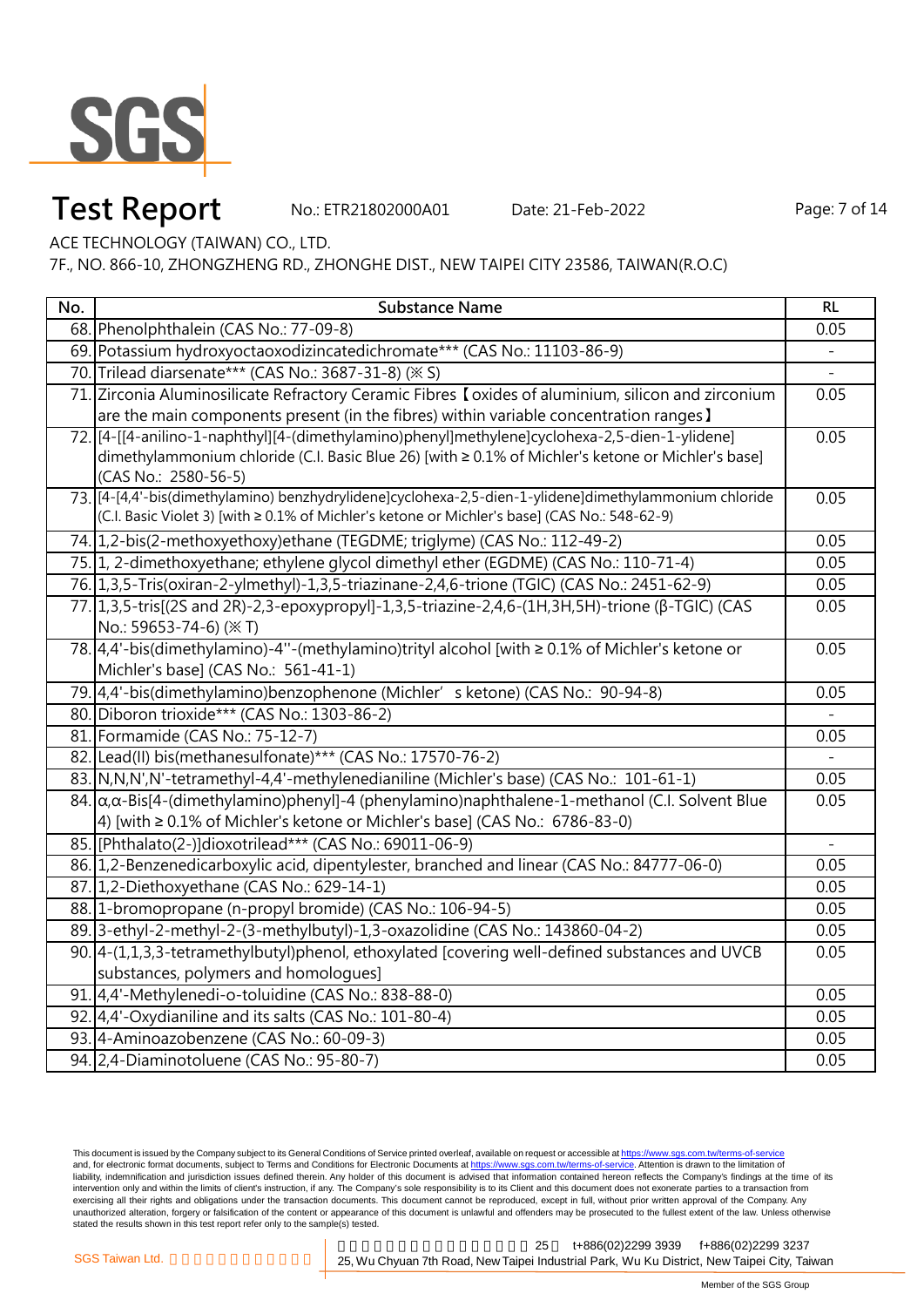

# **Test Report** No.: ETR21802000A01 Date: 21-Feb-2022 Page: 8 of 14

ACE TECHNOLOGY (TAIWAN) CO., LTD.

7F., NO. 866-10, ZHONGZHENG RD., ZHONGHE DIST., NEW TAIPEI CITY 23586, TAIWAN(R.O.C)

| No. | <b>Substance Name</b>                                                                                  | RL                           |
|-----|--------------------------------------------------------------------------------------------------------|------------------------------|
|     | 95. 4-Nonylphenol, branched and linear [substances with a linear and/or branched alkyl chain with a    | 0.05                         |
|     | carbon number of 9 covalently bound in position 4 to phenol, covering also UVCB- and well-defined      |                              |
|     | substances which include any of the individual isomers or a combination thereof]                       |                              |
|     | 96. 6-methoxy-m-toluidine (p-cresidine) (CAS No.: 120-71-8)                                            | 0.05                         |
|     | 97. Acetic acid, lead salt, basic*** (CAS No.: 51404-69-4)                                             |                              |
|     | 98. Biphenyl-4-ylamine (CAS No.: 92-67-1)                                                              | 0.05                         |
|     | 99. Bis(pentabromophenyl) ether (decabromodiphenyl ether) (DecaBDE) (CAS No.: 1163-19-5)               | 0.05                         |
|     | 100. Cyclohexane-1,2-dicarboxylic anhydride (HHPA), cis-cyclohexane-1,2-dicarboxylic anhydride, trans- | 0.05                         |
|     | cyclohexane-1,2- dicarboxylic anhydride (Hexahydrophthalic anhydride - HHPA) (CAS No.: 85-42-7,        |                              |
|     | 13149-00-3, 14166-21-3)                                                                                |                              |
|     | 101. Diazene-1,2-dicarboxamide (C,C'-azodi(formamide)) (ADCA) (CAS No.: 123-77-3)                      | 0.05                         |
|     | 102. Dibutyltin dichloride (DBTC)*** (CAS No.: 683-18-1)                                               |                              |
|     | 103. Diethyl sulphate (CAS No.: 64-67-5)                                                               | 0.05                         |
|     | 104. Diisopentyl phthalate (CAS No.: 605-50-5)                                                         | 0.05                         |
|     | 105. Dimethyl sulphate (CAS No.: 77-78-1)                                                              | 0.05                         |
|     | 106. Dinoseb (6-sec-butyl-2,4-dinitrophenol) (CAS No.: 88-85-7)                                        | 0.05                         |
|     | 107. Dioxobis(stearato)trilead*** (CAS No.: 12578-12-0)                                                |                              |
|     | 108. Fatty acids, C16-18, lead salts*** (CAS No.: 91031-62-8)                                          |                              |
|     | 109. Furan (CAS No.: 110-00-9)                                                                         | 0.05                         |
|     | 110. Henicosafluoroundecanoic acid (CAS No.: 2058-94-8)                                                | 0.05                         |
|     | 111. Heptacosafluorotetradecanoic acid (CAS No.: 376-06-7)                                             | 0.05                         |
|     | 112. Hexahydromethylphthalic anhydride (CAS No.: 25550-51-0)                                           | 0.05                         |
|     | Hexahydro-4-methylphthalic anhydride (CAS No.: 19438-60-9)                                             |                              |
|     | Hexahydro-3-methylphthalic anhydride (CAS No.: 57110-29-9)                                             |                              |
|     | Hexahydro-1-methylphthalic anhydride (CAS No.: 48122-14-1)                                             |                              |
|     | 113. Lead bis(tetrafluoroborate)*** (CAS No.: 13814-96-5) (※ D)                                        |                              |
|     | 114. Lead cyanamidate*** (CAS No.: 20837-86-9)                                                         |                              |
|     | 115. Lead dinitrate*** (CAS No.: 10099-74-8)                                                           |                              |
|     | 116. Lead monoxide (lead oxide)*** (CAS No.: 1317-36-8)                                                |                              |
|     | 117. Lead oxide sulfate*** (CAS No.: 12036-76-9)                                                       | $\overline{\phantom{a}}$     |
|     | 118. Lead titanium trioxide*** (CAS No.: 12060-00-3)                                                   |                              |
|     | 119. Lead Titanium Zirconium Oxide*** (CAS No.: 12626-81-2)                                            | $\qquad \qquad \blacksquare$ |
|     | 120. Methoxyacetic acid (CAS No.: 625-45-6)                                                            | 0.05                         |
|     | 121. Methyloxirane (Propylene oxide) (CAS No.: 75-56-9)                                                | 0.05                         |
|     | 122. N,N-dimethylformamide; dimethyl formamide (CAS No.: 68-12-2)                                      | 0.05                         |
|     | 123. N-methylacetamide (CAS No.: 79-16-3)                                                              | 0.05                         |
|     | 124.   n-pentyl-isopentylphthalate (CAS No.: 776297-69-9)                                              | 0.05                         |

This document is issued by the Company subject to its General Conditions of Service printed overleaf, available on request or accessible at <u>https://www.sgs.com.tw/terms-of-service</u><br>and, for electronic format documents, su liability, indemnification and jurisdiction issues defined therein. Any holder of this document is advised that information contained hereon reflects the Company's findings at the time of its intervention only and within the limits of client's instruction, if any. The Company's sole responsibility is to its Client and this document does not exonerate parties to a transaction from exercising all their rights and obligations under the transaction documents. This document cannot be reproduced, except in full, without prior written approval of the Company. Any<br>unauthorized alteration, forgery or falsif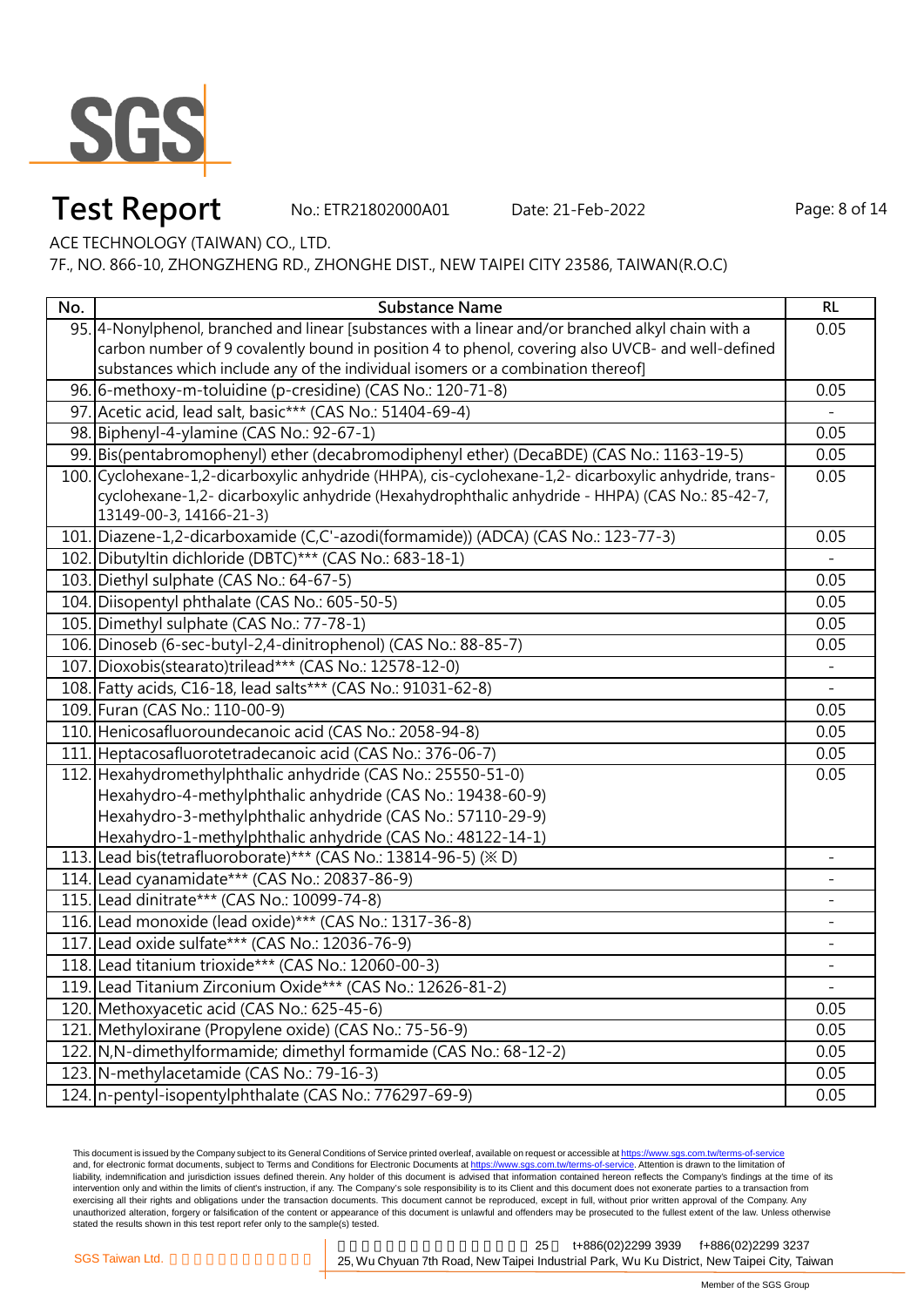

# **Test Report** No.: ETR21802000A01 Date: 21-Feb-2022 Page: 9 of 14

ACE TECHNOLOGY (TAIWAN) CO., LTD.

7F., NO. 866-10, ZHONGZHENG RD., ZHONGHE DIST., NEW TAIPEI CITY 23586, TAIWAN(R.O.C)

| No. | <b>Substance Name</b>                                                                            | <b>RL</b>                    |
|-----|--------------------------------------------------------------------------------------------------|------------------------------|
|     | 125. o-aminoazotoluene (CAS No.: 97-56-3)                                                        | 0.05                         |
|     | 126. Orange lead (lead tetroxide)*** (CAS No.: 1314-41-6)                                        |                              |
|     | 127. o-Toluidine (CAS No.: 95-53-4)                                                              | 0.05                         |
|     | 128. Pentacosafluorotridecanoic acid (CAS No.: 72629-94-8)                                       | 0.05                         |
|     | 129. Pentalead tetraoxide sulphate*** (CAS No.: 12065-90-6)                                      |                              |
|     | 130. Pyrochlore, antimony lead yellow*** (CAS No.: 8012-00-8)                                    |                              |
|     | 131. Silicic acid (H2Si2O5), barium salt (1:1), lead-doped (※ B) (CAS No.: 68784-75-8)           | 0.05                         |
|     | 132. Silicic acid, lead salt*** (CAS No.: 11120-22-2)                                            |                              |
|     | 133. Sulfurous acid, lead salt, dibasic*** (CAS No.: 62229-08-7)                                 |                              |
|     | 134. Tetraethyllead*** (CAS No.: 78-00-2)                                                        | $\overline{\phantom{0}}$     |
|     | 135. Tetralead trioxide sulphate*** (CAS No.: 12202-17-4)                                        |                              |
|     | 136. Tricosafluorododecanoic acid (CAS No.: 307-55-1)                                            | 0.05                         |
|     | 137. Trilead bis(carbonate) dihydroxide (basic lead carbonate)*** (CAS No.: 1319-46-6)           | $\qquad \qquad \blacksquare$ |
|     | 138. Trilead dioxide phosphonate*** (CAS No.: 12141-20-7)                                        |                              |
|     | 139. 4-Nonylphenol, branched and linear, ethoxylated [substances with a linear and/or branched   | 0.05                         |
|     | alkyl chain with a carbon number of 9 covalently bound in position 4 to phenol, ethoxylated      |                              |
|     | covering UVCB- and well-defined substances, polymers and homologues, which include any of        |                              |
|     | the individual isomers and/or combinations thereof]                                              |                              |
|     | 140. Ammonium pentadecafluorooctanoate (APFO)*** (CAS No.: 3825-26-1)                            |                              |
|     | 141. Cadmium (Cd) (CAS No.: 7440-43-9)                                                           | 0.005                        |
|     | 142. Cadmium oxide*** (CAS No.: 1306-19-0)                                                       |                              |
|     | 143. Dipentyl phthalate (DPP) (CAS No.: 131-18-0)                                                | 0.05                         |
|     | 144. Pentadecafluorooctanoic acid (PFOA) (CAS No.: 335-67-1)                                     | 0.05                         |
|     | 145. Cadmium sulphide*** (CAS No.: 1306-23-6)                                                    |                              |
|     | 146. Dihexyl phthalate (CAS No.: 84-75-3)                                                        | 0.05                         |
|     | 147. Disodium 3,3'-[[1,1'-biphenyl]-4,4'-diylbis(azo)]bis(4-aminonaphthalene-1-sulphonate) (C.I. | 0.05                         |
|     | Direct Red 28) (CAS No.: 573-58-0)                                                               |                              |
|     | 148. Disodium 4-amino-3-[[4'-[(2,4-diaminophenyl)azo][1,1'-biphenyl]-4-yl]azo] -5-hydroxy-6-     | 0.05                         |
|     | (phenylazo)naphthalene-2,7-disulphonate (C.I. Direct Black 38) (CAS No.: 1937-37-7)              |                              |
|     | 149. Imidazolidine-2-thione (2-imidazoline-2-thiol) (CAS No.: 96-45-7)                           | 0.05                         |
|     | 150. Lead di(acetate)*** (CAS No.: 301-04-2)                                                     |                              |
|     | 151. Trixylyl phosphate (CAS No.: 25155-23-1)                                                    | 0.05                         |
|     | 152. 1.2-Benzenedicarboxylic acid, dihexyl ester, branched and linear (CAS No.: 68515-50-4)      | 0.05                         |
|     | 153. Cadmium chloride*** (CAS No.: 10108-64-2)                                                   |                              |
|     | 154. Sodium perborate; perboric acid, sodium salt***                                             |                              |
|     | 155. Sodium peroxometaborate*** (CAS No.: 7632-04-4)                                             |                              |
|     | 156. 2-(2H-benzotriazol-2-yl)-4,6-ditertpentylphenol (UV-328) (CAS No.: 25973-55-1)              | 0.05                         |

This document is issued by the Company subject to its General Conditions of Service printed overleaf, available on request or accessible at <u>https://www.sgs.com.tw/terms-of-service</u><br>and, for electronic format documents, su liability, indemnification and jurisdiction issues defined therein. Any holder of this document is advised that information contained hereon reflects the Company's findings at the time of its intervention only and within the limits of client's instruction, if any. The Company's sole responsibility is to its Client and this document does not exonerate parties to a transaction from exercising all their rights and obligations under the transaction documents. This document cannot be reproduced, except in full, without prior written approval of the Company. Any<br>unauthorized alteration, forgery or falsif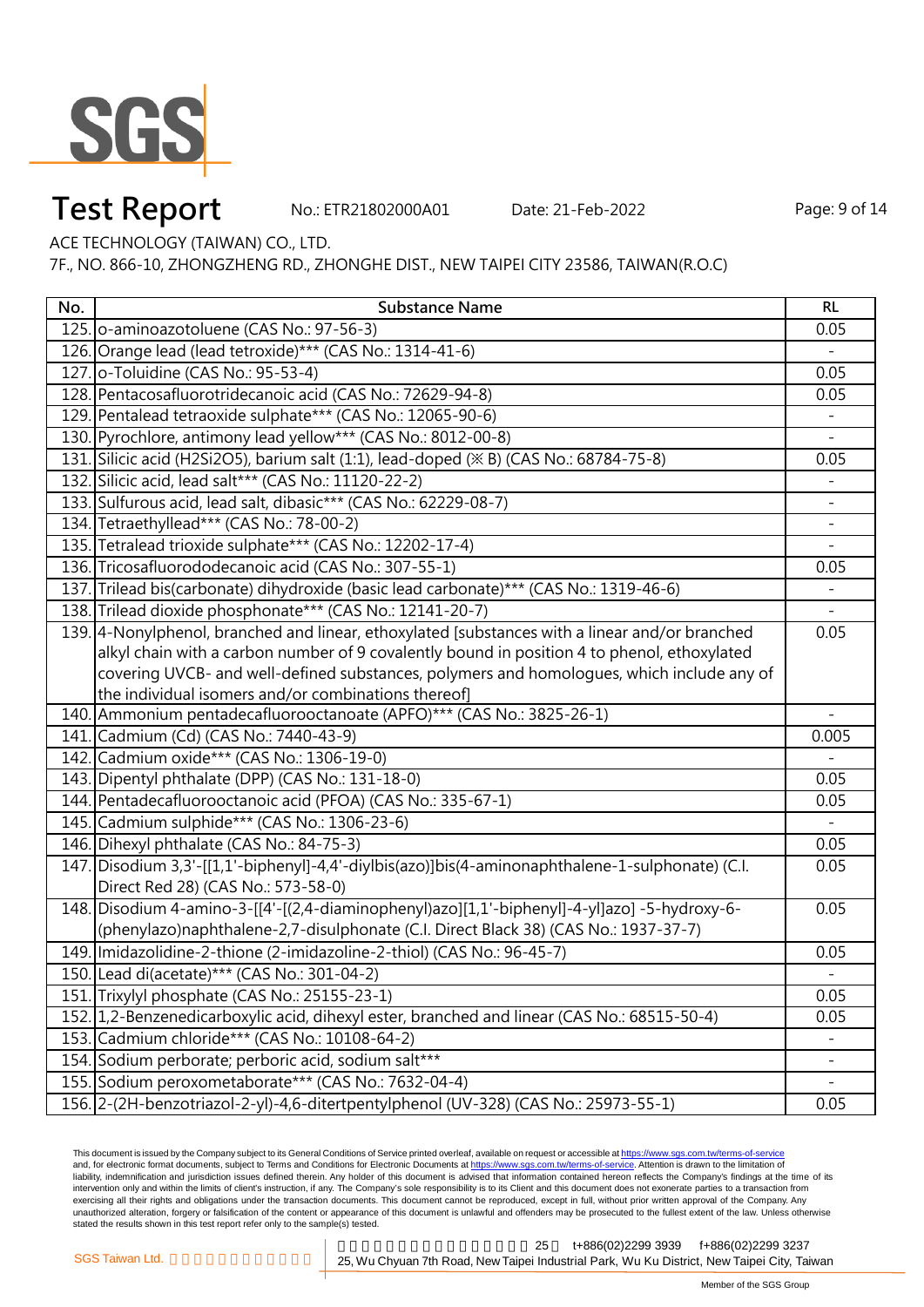

# **Test Report** No.: ETR21802000A01 Date: 21-Feb-2022 Page: 10 of 14

ACE TECHNOLOGY (TAIWAN) CO., LTD.

7F., NO. 866-10, ZHONGZHENG RD., ZHONGHE DIST., NEW TAIPEI CITY 23586, TAIWAN(R.O.C)

| No.   | <b>Substance Name</b>                                                                                                                                                                                                                                                                                                 | RL                       |
|-------|-----------------------------------------------------------------------------------------------------------------------------------------------------------------------------------------------------------------------------------------------------------------------------------------------------------------------|--------------------------|
|       | 157. 2-benzotriazol-2-yl-4,6-di-tert-butylphenol (UV-320) (CAS No.: 3846-71-7)                                                                                                                                                                                                                                        | 0.05                     |
|       | 158. 2-ethylhexyl 10-ethyl-4,4-dioctyl-7-oxo-8-oxa-3,5-dithia-4-stannatetradecanoate (DOTE)***<br>(CAS No.: 15571-58-1)                                                                                                                                                                                               |                          |
|       | 159. Cadmium fluoride*** (CAS No.: 7790-79-6)                                                                                                                                                                                                                                                                         |                          |
|       | 160. Cadmium sulphate*** (CAS No.: 10124-36-4, 31119-53-6)                                                                                                                                                                                                                                                            |                          |
|       | 161. Reaction mass of 2-ethylhexyl 10-ethyl-4,4-dioctyl-7-oxo-8-oxa-3,5-dithia-4-stannatetradecanoate and<br>2-ethylhexyl 10-ethyl-4-[[2-[(2-ethylhexyl)oxy]-2-oxoethyl]thio]-4-octyl-7-oxo-8-oxa-3,5-dithia-4-<br>stannatetradecanoate (reaction mass of DOTE and MOTE)***                                           |                          |
|       | 162. 1,2-benzenedicarboxylic acid, di-C6-10-alkyl esters or mixed decyl and hexyl and octyl diesters<br>with $\geq$ 0.3% of dihexyl phthalate (CAS No.: 68515-51-5, 68648-93-1)                                                                                                                                       | 0.05                     |
|       | 163. 5-sec-butyl-2-(2,4-dimethylcyclohex-3-en-1-yl)-5-methyl-1,3-dioxane [1], 5-sec-butyl-2-(4,6-<br>dimethylcyclohex-3-en-1-yl)-5-methyl-1,3-dioxane [2] [covering any of the individual isomers of [1]<br>and [2] or any combination thereof]                                                                       | 0.05                     |
|       | 164. 1,3-propanesultone (CAS No.: 1120-71-4)                                                                                                                                                                                                                                                                          | 0.05                     |
|       | 165. 2,4-di-tert-butyl-6-(5-chlorobenzotriazol-2-yl)phenol (UV-327) (CAS No.: 3864-99-1)                                                                                                                                                                                                                              | 0.05                     |
|       | 166. 2-(2H-benzotriazol-2-yl)-4-(tert-butyl)-6-(sec-butyl)phenol (UV-350) (CAS No.: 36437-37-3)                                                                                                                                                                                                                       | 0.05                     |
|       | 167. Nitrobenzene (CAS No.: 98-95-3)                                                                                                                                                                                                                                                                                  | 0.05                     |
|       | 168. Perfluorononan-1-oic-acid and its sodium and ammonium salts (CAS No.: 375-95-1, 21049-39-<br>8, 4149-60-4)                                                                                                                                                                                                       | 0.05                     |
|       | 169. Benzo[def]chrysene (Benzo[a]pyrene) (CAS No.: 50-32-8)                                                                                                                                                                                                                                                           | 0.05                     |
|       | 170. 4,4'-isopropylidenediphenol (Bisphenol A) (CAS No.: 80-05-7)                                                                                                                                                                                                                                                     | 0.05                     |
|       | 171. 4-Heptylphenol, branched and linear (4-HPbl) [substances with a linear and/or branched alkyl chain with a<br>carbon number of 7 covalently bound predominantly in position 4 to phenol, covering also UVCB- and<br>well-defined substances which include any of the individual isomers or a combination thereof] | 0.05                     |
|       | 172. Nonadecafluorodecanoic acid (PFDA) and its sodium and ammonium salts (CAS No.: 3108-42-<br>7, 335-76-2, 3830-45-3)                                                                                                                                                                                               | 0.05                     |
|       | 173. p-(1,1-dimethylpropyl)phenol (CAS No.: 80-46-6)                                                                                                                                                                                                                                                                  | 0.05                     |
|       | 174. Perfluorohexane-1-sulphonic acid and its salts (PFHxS) (CAS No.: 355-46-4)                                                                                                                                                                                                                                       | 0.05                     |
|       | 175. 1,6,7,8,9,14,15,16,17, 17,18,18- Dodecachloropentacyclo [12.2.1.16,9.02,13.05,10]octadeca-7,15-diene<br>("Dechlorane Plus"TM) [covering any of its individual anti- and syn-isomers or any combination thereof]                                                                                                  | 0.05                     |
|       | 176. Benz[a]anthracene (CAS No.: 56-55-3)                                                                                                                                                                                                                                                                             | 0.05                     |
| 177.I | Cadmium nitrate*** (CAS No.: 10325-94-7)                                                                                                                                                                                                                                                                              | $\overline{\phantom{a}}$ |
|       | 178. Cadmium carbonate*** (CAS No.: 513-78-0)                                                                                                                                                                                                                                                                         | $\overline{\phantom{a}}$ |
|       | 179. Cadmium hydroxide*** (CAS No.: 21041-95-2)                                                                                                                                                                                                                                                                       |                          |
|       | 180. Chrysene (CAS No.: 218-01-9)                                                                                                                                                                                                                                                                                     | 0.05                     |
|       | 181. Reaction products of 1,3,4-thiadiazolidine-2,5-dithione, formaldehyde and 4-heptylphenol,<br>branched and linear (RP-HP) [with $\geq$ 0.1% w/w 4-heptylphenol, branched and linear] ( $\leq$ R)                                                                                                                  |                          |

This document is issued by the Company subject to its General Conditions of Service printed overleaf, available on request or accessible at <u>https://www.sgs.com.tw/terms-of-service</u><br>and, for electronic format documents, su liability, indemnification and jurisdiction issues defined therein. Any holder of this document is advised that information contained hereon reflects the Company's findings at the time of its intervention only and within the limits of client's instruction, if any. The Company's sole responsibility is to its Client and this document does not exonerate parties to a transaction from exercising all their rights and obligations under the transaction documents. This document cannot be reproduced, except in full, without prior written approval of the Company. Any<br>unauthorized alteration, forgery or falsif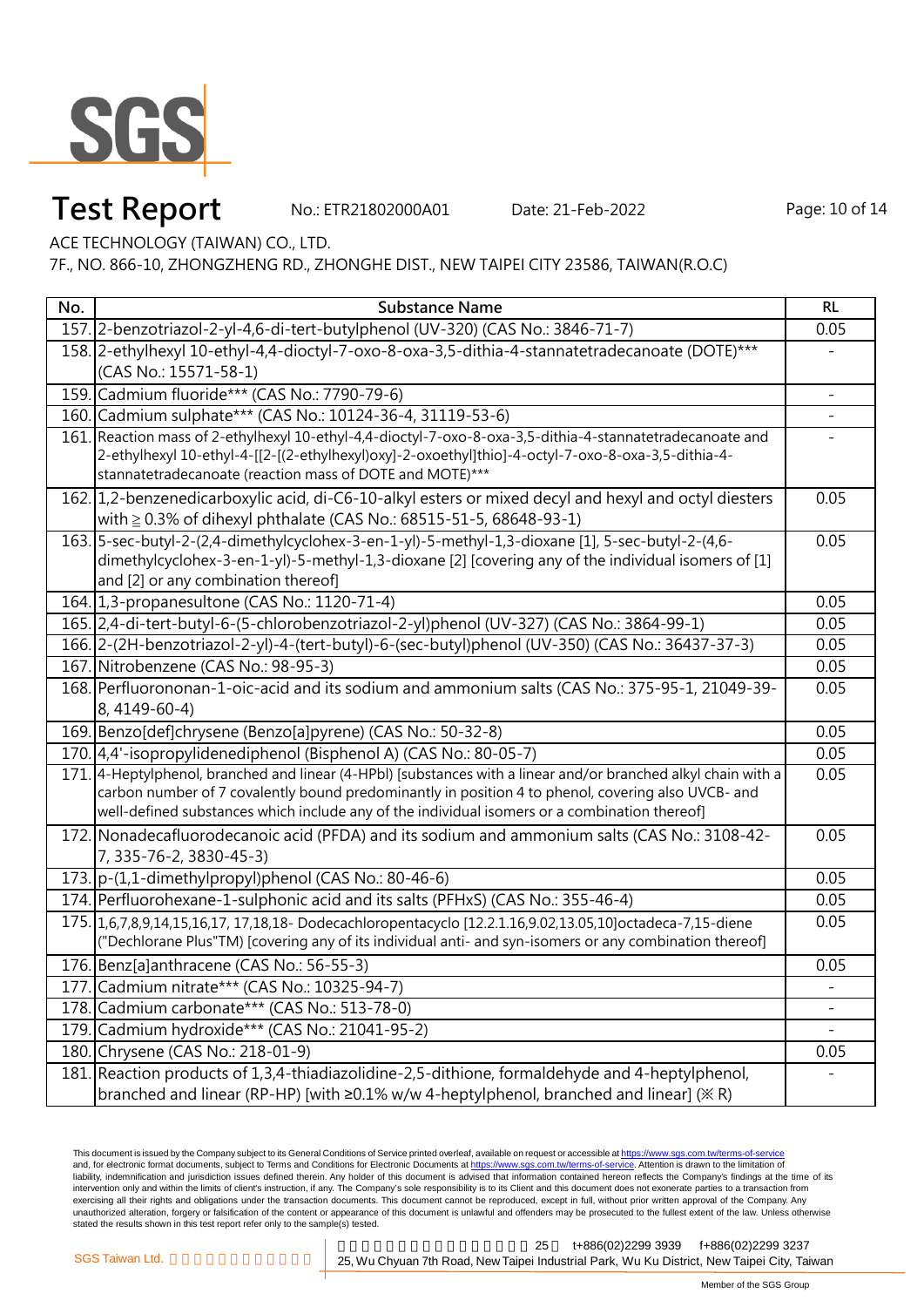

# **Test Report** No.: ETR21802000A01 Date: 21-Feb-2022 Page: 11 of 14

ACE TECHNOLOGY (TAIWAN) CO., LTD.

7F., NO. 866-10, ZHONGZHENG RD., ZHONGHE DIST., NEW TAIPEI CITY 23586, TAIWAN(R.O.C)

| No.  | <b>Substance Name</b>                                                                                            | RL    |
|------|------------------------------------------------------------------------------------------------------------------|-------|
|      | 182. Dicyclohexyl phthalate (DCHP) (CAS No.: 84-61-7)                                                            | 0.05  |
|      | 183. Benzene-1,2,4-tricarboxylic acid 1,2 anhydride (trimellitic anhydride; TMA) (CAS No.: 552-30-7)             | 0.05  |
|      | 184. Benzo[ghi]perylene (CAS No.: 191-24-2)                                                                      | 0.05  |
|      | 185. Octamethylcyclotetrasiloxane (D4) (CAS No.: 556-67-2)                                                       | 0.05  |
|      | 186. Decamethylcyclopentasiloxane (D5) (CAS No.: 541-02-6)                                                       | 0.05  |
|      | 187. Dodecamethylcyclohexasiloxane (D6) (CAS No.: 540-97-6)                                                      | 0.05  |
|      | 188. Disodium octaborate*** (CAS No.: 12008-41-2)                                                                |       |
|      | 189. Ethylenediamine (CAS No.: 107-15-3)                                                                         | 0.05  |
|      | 190. Lead (Pb) (CAS No.: 7439-92-1) (●)                                                                          | 0.005 |
|      | 191. Terphenyl, hydrogenated (CAS No.: 61788-32-7)                                                               | 0.05  |
|      | 192. 2,2-bis(4'-hydroxyphenyl)-4-methylpentane (CAS No.: 6807-17-6)                                              | 0.05  |
|      | 193. Benzo[k]fluoranthene (CAS No.: 207-08-9)                                                                    | 0.05  |
|      | 194. Fluoranthene (CAS No.: 206-44-0)                                                                            | 0.05  |
|      | 195. Phenanthrene (CAS No.: 85-01-8)                                                                             | 0.05  |
|      | 196. Pyrene (CAS No.: 129-00-0)                                                                                  | 0.05  |
|      | 197. 1,7,7-trimethyl-3-(phenylmethylene) bicyclo[2.2.1]heptan-2-one (3-benzylidene camphor) (CAS                 | 0.05  |
|      | No.: 15087-24-8)                                                                                                 |       |
|      | 198. 2,3,3,3-tetrafluoro-2-(heptafluoropropoxy)propionic acid, its salts and its acyl halides (covering          | 0.05  |
|      | any of their individual isomers and combinations thereof)                                                        |       |
|      | 199. 2-methoxyethyl acetate (CAS No.: 110-49-6)                                                                  | 0.05  |
|      | 200. 4-tert-butylphenol (CAS No.: 98-54-4)                                                                       | 0.05  |
|      | 201. Tris(4-nonylphenyl, branched and linear) phosphite (TNPP) with ≥ 0.1% w/w of 4-nonylphenol,                 | 0.05  |
|      | branched and linear (4-NP)                                                                                       |       |
|      | 202. Diisohexyl phthalate (CAS No.: 71850-09-4)                                                                  | 0.05  |
|      | 203. 2-benzyl-2-dimethylamino-4'-morpholinobutyrophenone (CAS No.: 119313-12-1)                                  | 0.05  |
|      | 204. 2-methyl-1-(4-methylthiophenyl)-2-morpholinopropan-1-one (CAS No.: 71868-10-5)                              | 0.05  |
|      | 205. Perfluorobutane sulfonic acid (PFBS) and its salts                                                          | 0.05  |
|      | 206. 1-vinylimidazole (CAS No.: 1072-63-5)                                                                       | 0.05  |
|      | 207. 2-methylimidazole (CAS No.: 693-98-1)                                                                       | 0.05  |
|      | 208. Butyl 4-hydroxybenzoate (CAS No.: 94-26-8)                                                                  | 0.05  |
|      | 209. Dibutylbis(pentane-2,4-dionato-O,O')tin*** (CAS No.: 22673-19-4)                                            |       |
|      | 210. Bis(2-(2-methoxyethoxy)ethyl) ether (CAS No.: 143-24-8)                                                     | 0.05  |
| 211. | Dioctyltin dilaurate, stannane, dioctyl-, bis(coco acyloxy) derivs., and any other stannane, dioctyl-, bis(fatty |       |
|      | acyloxy) derivs. wherein C12 is the predominant carbon number of the fatty acyloxy moiety***                     |       |
|      | 212. 1.4-dioxane (CAS No.: 123-91-1)                                                                             | 0.05  |

This document is issued by the Company subject to its General Conditions of Service printed overleaf, available on request or accessible at <u>https://www.sgs.com.tw/terms-of-service</u><br>and, for electronic format documents, su liability, indemnification and jurisdiction issues defined therein. Any holder of this document is advised that information contained hereon reflects the Company's findings at the time of its intervention only and within the limits of client's instruction, if any. The Company's sole responsibility is to its Client and this document does not exonerate parties to a transaction from exercising all their rights and obligations under the transaction documents. This document cannot be reproduced, except in full, without prior written approval of the Company. Any<br>unauthorized alteration, forgery or falsif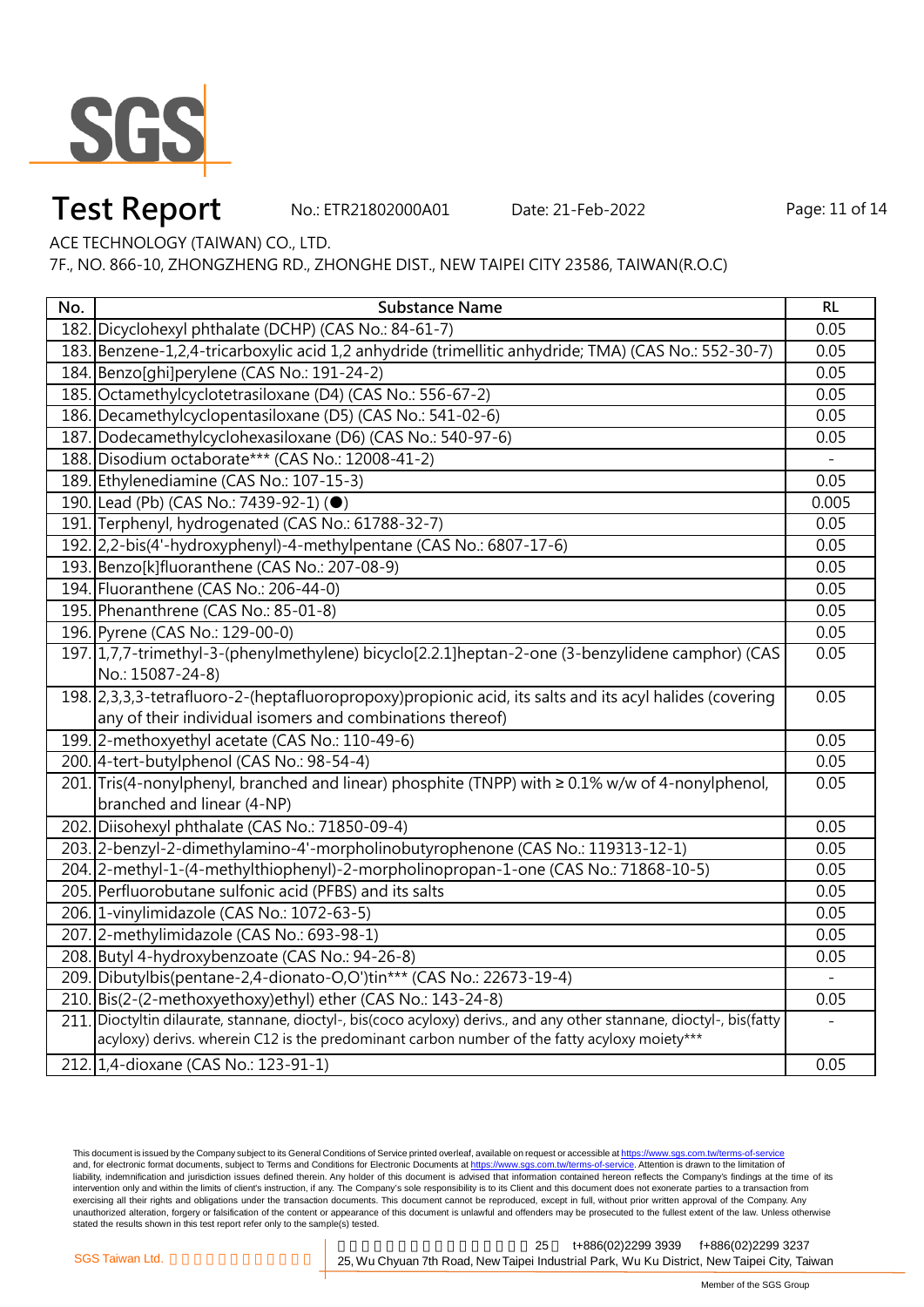

# **Test Report** Mo.: ETR21802000A01 Date: 21-Feb-2022 Page: 12 of 14

ACE TECHNOLOGY (TAIWAN) CO., LTD.

7F., NO. 866-10, ZHONGZHENG RD., ZHONGHE DIST., NEW TAIPEI CITY 23586, TAIWAN(R.O.C)

| No. | <b>Substance Name</b>                                                                                                                                                                                                                                                                                                                                                                                                                                                  | <b>RL</b> |
|-----|------------------------------------------------------------------------------------------------------------------------------------------------------------------------------------------------------------------------------------------------------------------------------------------------------------------------------------------------------------------------------------------------------------------------------------------------------------------------|-----------|
|     | 213. 2.2-bis(bromomethyl) propane 1, 3-diol (BMP) (CAS No.: 3296-90-0)                                                                                                                                                                                                                                                                                                                                                                                                 | 0.05      |
|     | 2,2-dimethylpropan-1-ol, tribromo derivative/3-bromo-2,2-bis(bromomethyl)-1-propanol (TBNPA) (CAS<br>No.: 36483-57-5, 1522-92-5)                                                                                                                                                                                                                                                                                                                                       | 0.05      |
|     | 2,3-dibromo-1-propanol (2,3-DBPA) (CAS No.: 96-13-9)                                                                                                                                                                                                                                                                                                                                                                                                                   | 0.05      |
|     | 214. 2-(4-tert-butylbenzyl) propional dehyde and its individual stereoisomers ((2R)-3-(4-tert-butylphenyl)-2-<br>methylpropanal; 2-(4-tert-butylbenzyl)propionaldehyde; (2S)-3-(4-tert-butylphenyl)-2-methylpropanal)<br>(CAS No.: 75166-31-3; 80-54-6; 75166-30-2)                                                                                                                                                                                                    | 0.05      |
|     | 215. [4,4'-(1-methylpropylidene)bisphenol; (bisphenol B) (CAS No.: 77-40-7)                                                                                                                                                                                                                                                                                                                                                                                            | 0.05      |
|     | 216. Glutaral (CAS No.: 111-30-8)                                                                                                                                                                                                                                                                                                                                                                                                                                      | 0.05      |
|     | 217. Alkanes, C14-16, chloro; Alkanes, C14-17, chloro; di-, tri- and tetrachlorotetradecane; Tetradecane, chloro<br>derivs. (CAS No.: 1372804-76-6; 85535-85-9; 198840-65-2)                                                                                                                                                                                                                                                                                           | 0.05      |
|     | 218. Orthoboric acid, sodium salt*** (CAS No.: 13840-56-7) · boric acid (H3BO3), sodium salt, hydrate; Boric<br>acid (H3BO3), disodium salt; Trisodium orthoborate; Boric acid, sodium salt; Boric acid (H3BO3), sodium<br>salt (1:1) (CAS No.: 25747-83-5; 22454-04-2; 14312-40-4; 1333-73-9; 14890-53-0) (※ U)                                                                                                                                                       |           |
|     | 219. Phenol, alkylation products (mainly in para position) with C12-rich branched or linear alkyl chains from<br>oligomerisation, covering any individual isomers and/ or combinations thereof (PDDP) (Phenol, 4-<br>dodecyl, branched; 4-isododecylphenol; Phenol, 4-isododecyl-; Phenol, dodecyl-, branched; Phenol,<br>(tetrapropenyl) derivatives; Phenol, tetrapropylene-) (CAS No.: 210555-94-5; 27459-10-5; 27147-75-7;<br>121158-58-5; 74499-35-7; 57427-55-1) | 0.05      |
|     | $220.$ ( $\pm$ )-1,7,7-trimethyl-3-[(4-methylphenyl)methylene]bicyclo[2.2.1]heptan-2-one covering any of<br>the individual isomers and/or combinations thereof (4-MBC)                                                                                                                                                                                                                                                                                                 | 0.05      |
|     | 221. 6,6'-di-tert-butyl-2,2'-methylenedi-p-cresol (DBMC) (CAS No.: 119-47-1)                                                                                                                                                                                                                                                                                                                                                                                           | 0.05      |
|     | 222. S-(tricyclo[5.2.1.0'2,6]deca-3-en-8(or 9)-yl) O-(isopropyl or isobutyl or 2-ethylhexyl) O-<br>(isopropyl or isobutyl or 2-ethylhexyl) phosphorodithioate (CAS No.: 255881-94-8) (※ G)                                                                                                                                                                                                                                                                             | 0.05      |
|     | 223. Tris(2-methoxyethoxy) vinylsilane (CAS No.: 1067-53-4)                                                                                                                                                                                                                                                                                                                                                                                                            | 0.05      |
|     |                                                                                                                                                                                                                                                                                                                                                                                                                                                                        |           |

This document is issued by the Company subject to its General Conditions of Service printed overleaf, available on request or accessible at <u>https://www.sgs.com.tw/terms-of-service</u><br>and, for electronic format documents, su liability, indemnification and jurisdiction issues defined therein. Any holder of this document is advised that information contained hereon reflects the Company's findings at the time of its intervention only and within the limits of client's instruction, if any. The Company's sole responsibility is to its Client and this document does not exonerate parties to a transaction from exercising all their rights and obligations under the transaction documents. This document cannot be reproduced, except in full, without prior written approval of the Company. Any<br>unauthorized alteration, forgery or falsif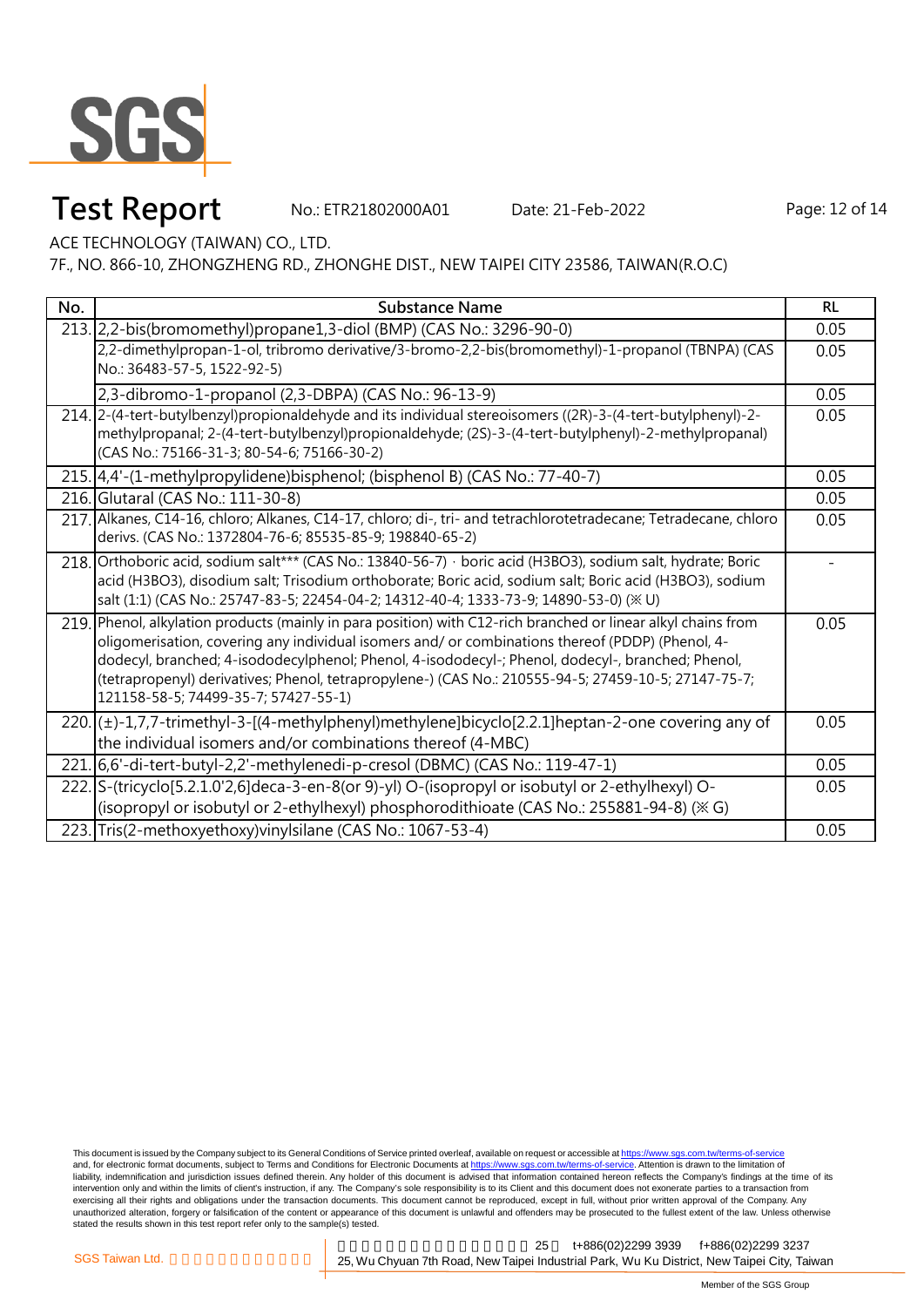

### **Test Report** No.: ETR21802000A01 Date: 21-Feb-2022 Page: 13 of 14

ACE TECHNOLOGY (TAIWAN) CO., LTD.

7F., NO. 866-10, ZHONGZHENG RD., ZHONGHE DIST., NEW TAIPEI CITY 23586, TAIWAN(R.O.C)

#### **Analytical flow chart of SVHC**



This document is issued by the Company subject to its General Conditions of Service printed overleaf, available on request or accessible at <u>https://www.sgs.com.tw/terms-of-service</u><br>and, for electronic format documents, su liability, indemnification and jurisdiction issues defined therein. Any holder of this document is advised that information contained hereon reflects the Company's findings at the time of its intervention only and within the limits of client's instruction, if any. The Company's sole responsibility is to its Client and this document does not exonerate parties to a transaction from exercising all their rights and obligations under the transaction documents. This document cannot be reproduced, except in full, without prior written approval of the Company. Any<br>unauthorized alteration, forgery or falsif